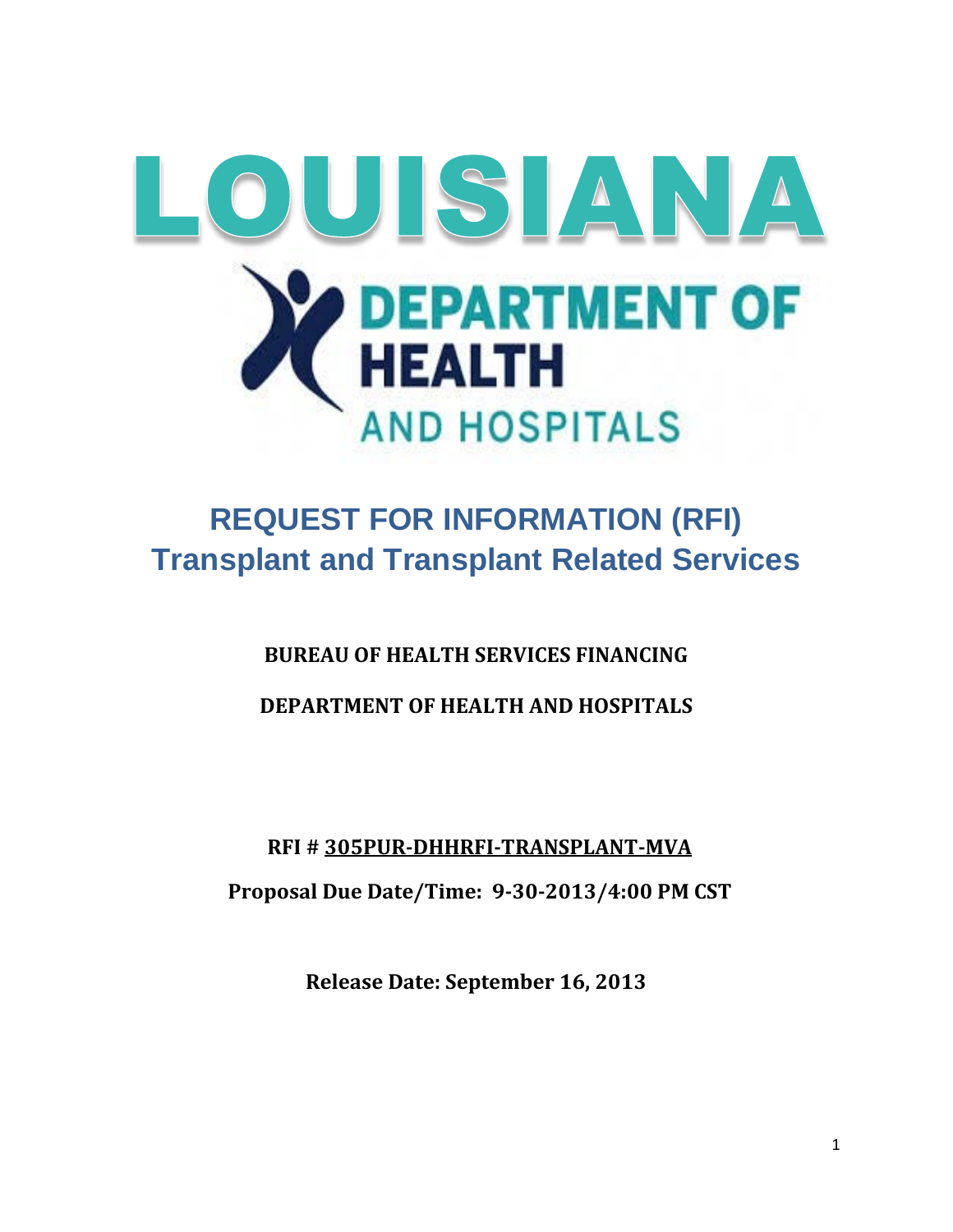#### **PURPOSE**

The Louisiana Department of Health and Hospitals (DHH) is seeking information regarding vendors that are capable of providing direction, coordination, monitoring and tracking of transplant and transplant related services that will assist Louisiana in improving coordination of transplant care and outcomes. The key objectives for transplant care are to:

- Improve the quality of services and health outcomes;
- Base decisions on locations where patients receive transplants on centers of excellence criteria established by the Department;
- Improve coordination of care;
- Establish provider requirements for centers of excellence on outcomes and volume standards for transplant services to both adults and children;

The Department is interested in obtaining information regarding administrative and managed care options to improve the management and quality of care. The Department is seeking information regarding:

- Considerations in authorizing and enrolling transplant centers to ensure that beneficiaries receive services that meet established standards.
- Innovative reimbursement models, including global payment arrangements or administrative management fees with performance based requirements.
- Recommendations regarding populations and types of services for inclusion in the proposed delivery model(s) with the objective of promoting continuity of care.
- Care coordination approaches.
- Experience with coordination of transplant services, including experience coordinating care on behalf of Medicaid and other public health care programs such as CHIP and Medicare.

DHH is issuing this Request for Information (RFI) for planning purposes only with the intent to gather information required to implement care management model for the Medicaid transplant beneficiaries. The RFI is for planning purposes only, and should not be construed as a solicitation for services or a request for proposals (RFP) nor should it be construed as an obligation on the part of the State to purchase services. This RFI is not a means of pre‐qualifying vendors for any subsequently issued RFP related to this RFI.

Participation in this RFI is voluntary and all cost incurred are at the expense of the submitter as DHH will not pay for any costs related to the preparation and submission of a response to the RFI. All submissions in response to this RFI will become the sole property of the State.

DHH is also providing an opportunity in which a responder may specify their availability and interest in providing an in-person demonstration of their response to DHH. It is DHH's sole discretion in permitting the in-person demonstration.

For the purposes of this RFI, the provisions of the Louisiana Public Records Act (La. R.S. 44.1 et. seq.) will be in effect. Pursuant to this Act, all proceedings, records, contracts, and other public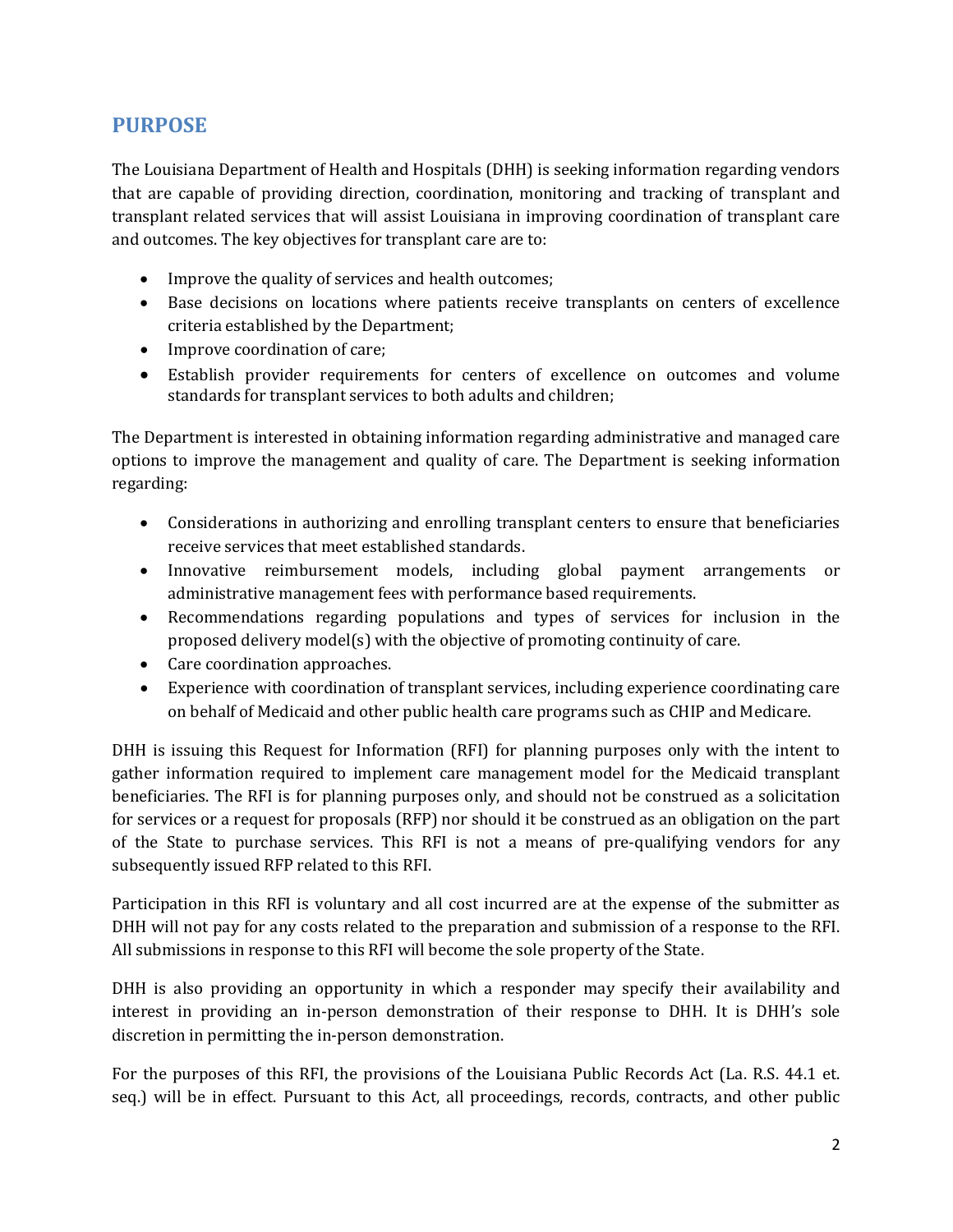documents relating to this RFI shall be open to public inspection. Proposers are reminded that while trade secrets and other proprietary information submitted in conjunction with this RFI may not be subject to public disclosure, protections must be claimed by the proposer at the time of submission of its Technical Proposal. Proposers should refer to the Louisiana Public Records Act for further clarification.

#### **GENERAL INFORMATION**

#### **Background**

The mission of the Department of Health and Hospitals (DHH) is to protect and promote health and to ensure access to medical, preventive, and rehabilitative services for all citizens of the state of Louisiana.

DHH is dedicated to fulfilling its mission through direct provision of quality services, public and private sector partnerships, and the utilization of available resources in the most effective manner. DHH includes the Bureau of Health Services Financing (BHSF) which is the single state Medicaid agency for Louisiana and administers the Medicaid Program for the state of Louisiana under the general supervision of DHH's Secretary.

BHSF provides the funding, oversight and monitoring for transplant services covered under the State Plan for adults and children.

#### **Existing Delivery System for Acute Care Services**

In 2012, Louisiana implemented Bayou Health, which is a managed care delivery model designed to improve health outcomes and contain costs through coordination of acute care services for approximately 875,000 Medicaid enrollees. Bayou Health Prepaid Plans are responsible for organ transplant and related services for enrolled members. Excluded populations include 1) Medicare dual eligible(s), 2) individuals residing in facilities and 3) individuals enrolled in a Medicaid waiver including 1915(c) waivers are enrolled in fee-for-service Medicaid. Enrollees in FFS as well as enrollees in a Bayou Health Shared Plan receive transplant services through contracted FFS providers.

Since March of 2012, most Medicaid behavioral health services are provided through the Louisiana Behavioral Health Partnership (LBHP) which is a Prepaid Inpatient Health Plan (PIHP) model of Medicaid managed care. Magellan receives a monthly capitation payment and is "at risk" for behavioral health and addiction services provided to approximately 271,000 adults and approximately 734,000 children under age 21 (certain services are available for children up to age 22). Magellan is paid a monthly management fee and acts as the statewide management organization. Populations excluded from receiving behavioral health services through LBHP are those individuals residing in long-term care facilities and ICF/DD facilities.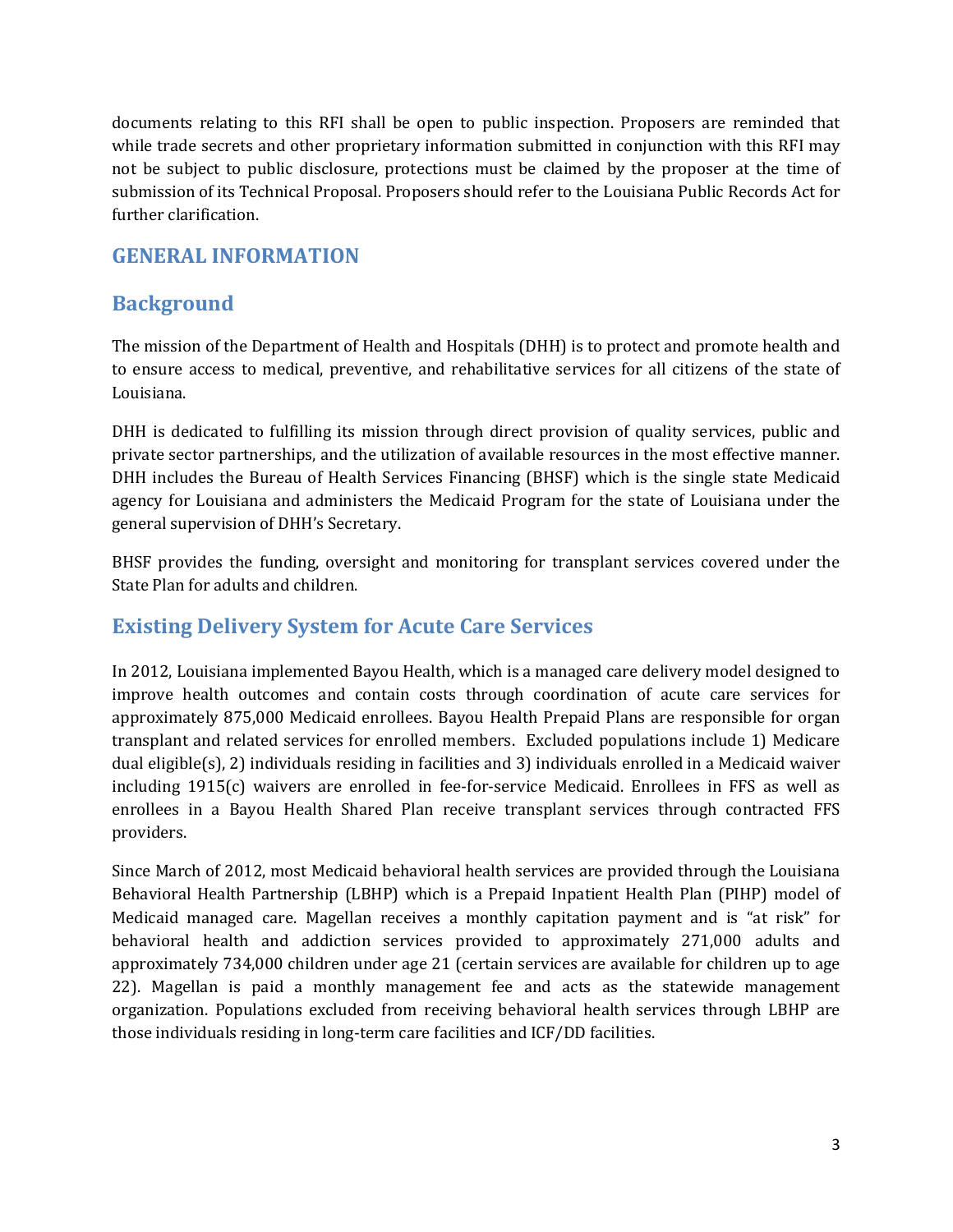### **Coverage for Transplant Services**

Louisiana Medicaid covers the following transplant services:

Transplants (other than bone marrow and stem cell) must be performed in a hospital that is a Medicare approved transplant center for the procedure. Transplants must be prior authorized by the Department of Health and Hospitals (DHH). All transplants must be prior authorized using a TP-01 (Transplant Form). The only exception is for recipients with retroactive eligibility. All documentation supporting the performance of the transplant must be attached to the letter.

Requests for transplants are reviewed on a case-by-case basis by applying the following criteria:

- Transplant procedure to be performed is compatible with the diagnosis;
- All alternative forms of treatment have been tried, and the only viable alternative is the transplant procedure;
- Death would be imminent if the procedure were not performed is a reasonable medical probability;
- The procedure has met with a reasonable degree of success in the past;
- The procedure may be performed out of the state, if the facilities in state are not available; and
- Services to the organ donor and organ procurement costs are included in the reimbursement methodology.

Transplant services are currently reimbursed at costs subject to a hospital-specific per diem limit that is based on each hospital's actual cost in the base year established for each type of approved transplant.

#### **RESPONSE REQUIREMENTS**

The response to this RFI should include your areas of expertise and any experience in managing the population in other states and the results of prior experiences in coordinating transplant services. These results should include improved provider qualifications, improved coordination and administration, improved recipient outcomes and cost avoidance for the state. The responder is encouraged to be as detailed as possible and invited to suggest and comment on any other related issues not specifically outlined below.

Responders are requested to describe their approach to providing Medicaid transplant and transplant related, include the following:

- Information regarding the entity and organizational structure including any licenses obtained to operate;
- Recommendations on how to best to provide organ and tissue transplant services and any special considerations;
- Network participation requirements for credentialing and re-credentialing, including but not limited to accreditation, volume, survival rate, etc.;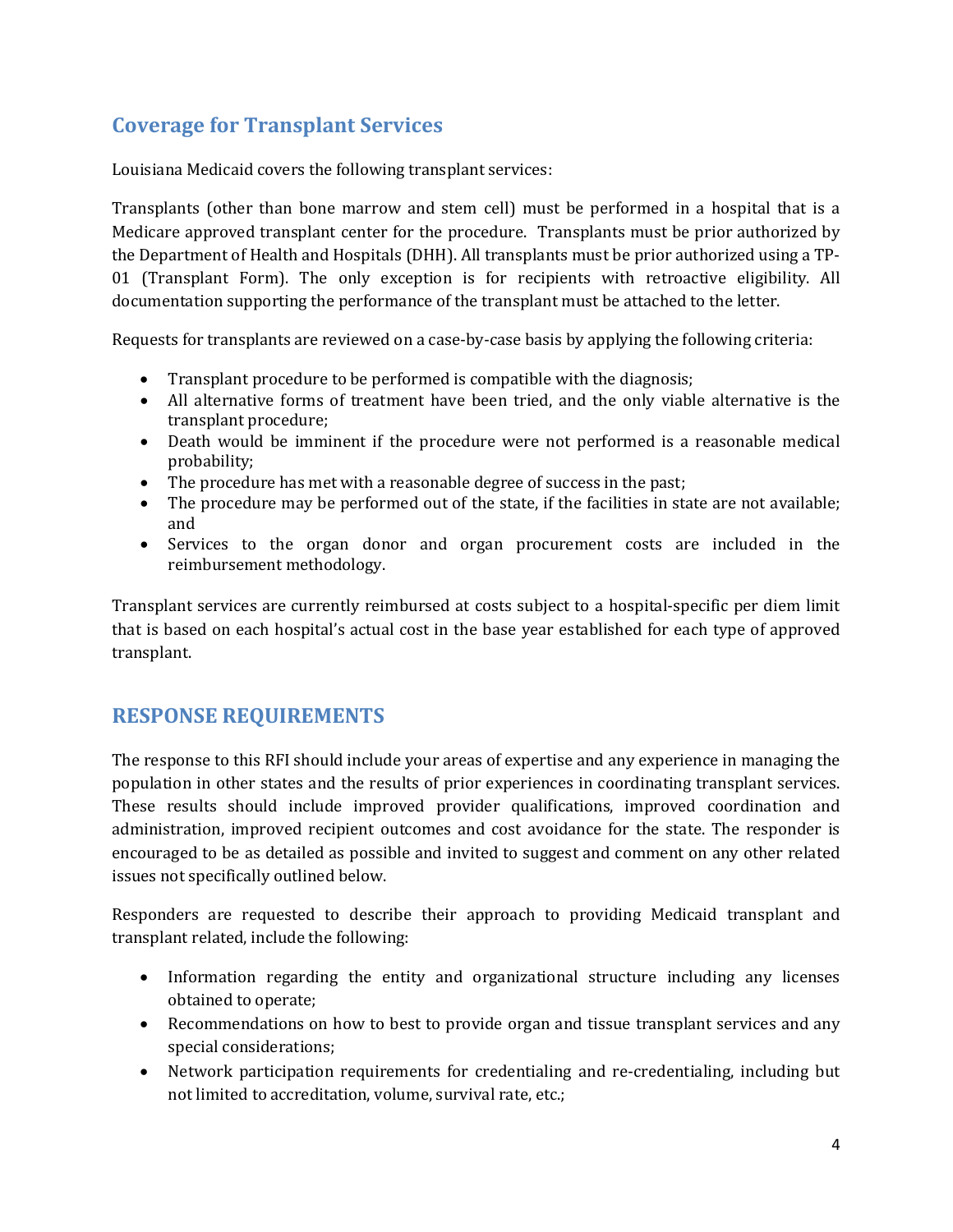- Care coordination services essential to include in the model, including assisting with transportation and social services needed by the recipients ;
- Considerations in coordinating care for Bayou Health members that may move to other plans or potentially enroll in fee-for-services;
- Information regarding authorization and approval process;
- Information regarding public, professional and beneficiary education;
- Information regarding management of all phases of transplant care and strategies to improve coordination;
- Description of needed resources including key positions to successfully manage care;
- Description of administrative capabilities required to coordinate and enhance care;
- Description of data analysis capabilities needed to meet data reporting requirements that promote quality care;
- Description of clinical expertise and recommendations regarding appropriate staffing to manage care;
- Recommendations to promote accountability and continuity of care that should be included in the populations and services provided;
- Recommendations for appropriate strategies that should be included in the program to ensure the most efficient and appropriate use of resources
- Information regarding reimbursement arrangements including but not limited to administrative service and more innovative payment arrangement such as global payment.
- Additional Information As an appendix to its proposal, if available, proposers should provide copies of any policies and procedures manuals applicable to this contract, inclusive of organizational standards or ethical standards. This appendix should also include a copy of proposer's All Hazards Response Plan, if available.

### **Proposal and Contract Preparation Costs**

The proposer assumes sole responsibility for any and all costs and incidental expenses associated with the preparation and reproduction of any proposal submitted in response to this RFP. The proposer to which the contract is awarded assumes sole responsibility for any and all costs and incidental expenses that it may incur in connection with: (1) the preparation, drafting or negotiation of the final contract; or (2) any activities that the proposer may undertake in preparation for, or in anticipation or expectation of, the performance of its work under the contract before the contract receives final approval from the Division of Administration, Office of Contractual Review. The proposer shall not include these costs or any portion thereof in the proposed contract cost. The proposer is fully responsible for all preparation costs associated therewith even if an award is made but subsequently terminated by the Department.